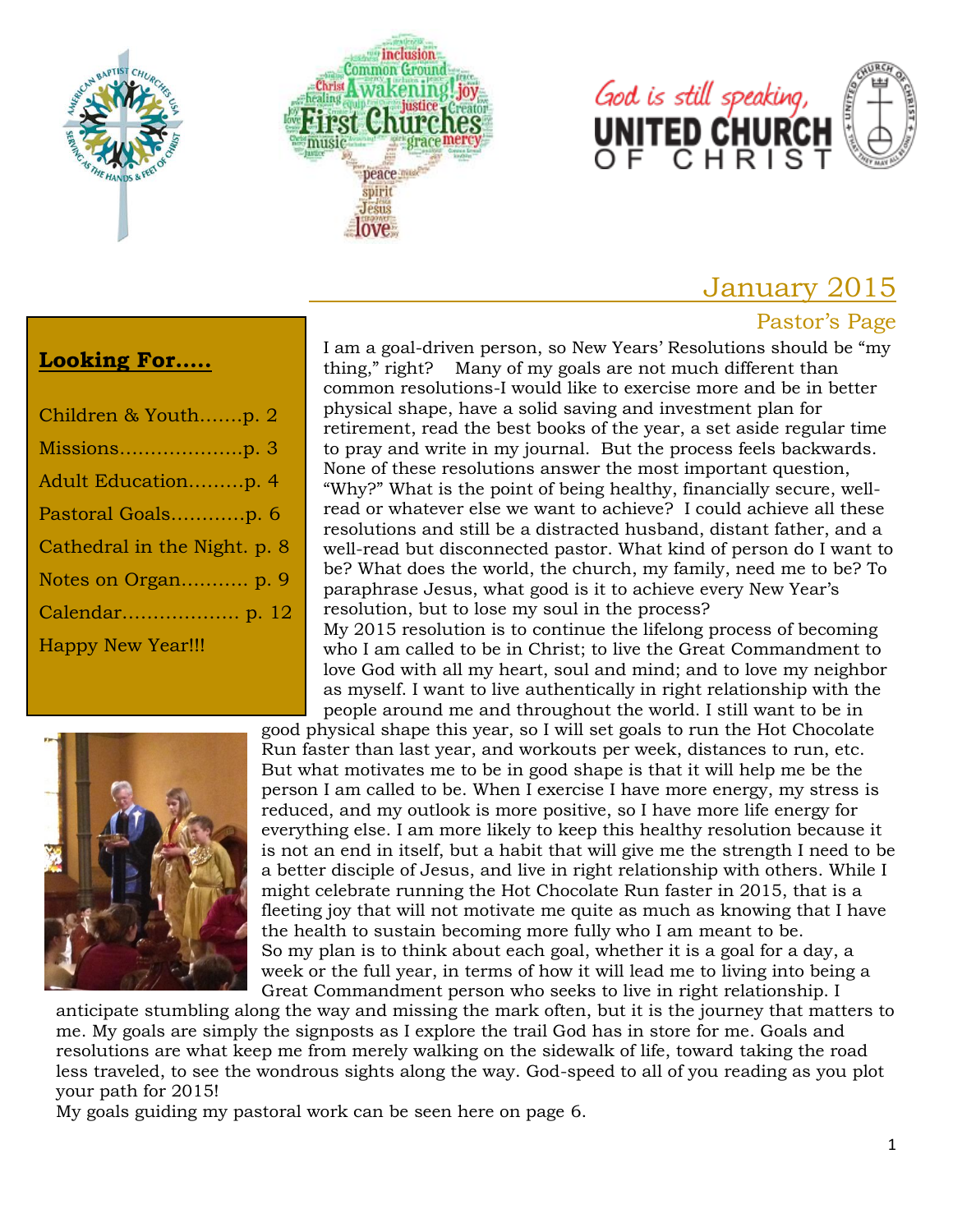# **From Pastor Sarah**

People of First Churches, you are amazing. I give thanks every day for the privilege it is to work amongst you and I am truly amazed at all we have accomplished together in the last 6 months. (I'm also amazed that I've already been here for 6 months, but that's a whole other discussion about relativity that we probably don't have time for right now.) What we do have



time for, however, is a little celebration.

Let's begin with Common Ground, the beautiful fragile little vision of a ministry you took under your wing this past July. Common Ground is thriving thanks to your support and a real core community has formed around our shared desire to feed those who are hungry in body and soul for beauty, truth, and meaning.

Together we have not just made soup every other Thursday, we've made something I do believe is holy. From the All Saint's service where we crafted icons of our saints and created a shrine together to our exploration of the absence of God throughout Advent, we have gathered faithfully to experience church in a new way together and it has been a blessing.

I also want to thank our confirmands and their families for participating in our Blue Christmas Common Ground on December 18th. The young people came early to help with cooking, participated in the service, and then returned Sunday night to help serve dinner at CITN. We are blessed beyond measure to have these kids in our community.

Finally, I am blessed to report that we have raised over \$15,000 in support from gifts and pledges for Common Ground. My goal when I came on staff was to raise at least \$30,000

toward my salary and I am delighted to say we are more than half-way there. Our leadership team will be putting together a grant proposal for a church renewal grant from the National U.C.C. in the new year. I believe First Churches is an excellent candidate for this grant, in large part because of our willingness to think outside the box and try new forms of ministry. Your prayers and continued support are most welcome.

> If you have not yet experienced Common Ground, consider joining us on **January 8th** at 5:45. We'll spend time thinking about where we've been in the last year and who we hope to be in the coming one. We'll also have the opportunity to make medicine bags for our spiritual journey with the Rev. Susannah Crolius, totems full of blessing and wisdom for the coming year. This will be a more

experiential/hands on Common Ground and a great one for kids.

And speaking of kids…

First, a big "thank you" to everyone who helped pull our Christmas Pageant together! Tom McCabe was brilliant as an intrepid reporter brining us the news live from Bethlehem, and all the children brought life and joy to one of the central stories of our faith. I would like to thank all the parents and grandparents, aunts and uncles, who have been faithful in bringing our kids to Sunday School. And of course, I need to thank our fearless and dedicated Christian Education committee, who have worked tirelessly from the moment I arrived to ensure that our kids have the best Sunday School experience we can provide.

Friends, we've got a really strong Children's ministry here at First Churches, a ministry of which you should all be very proud! (Continued)

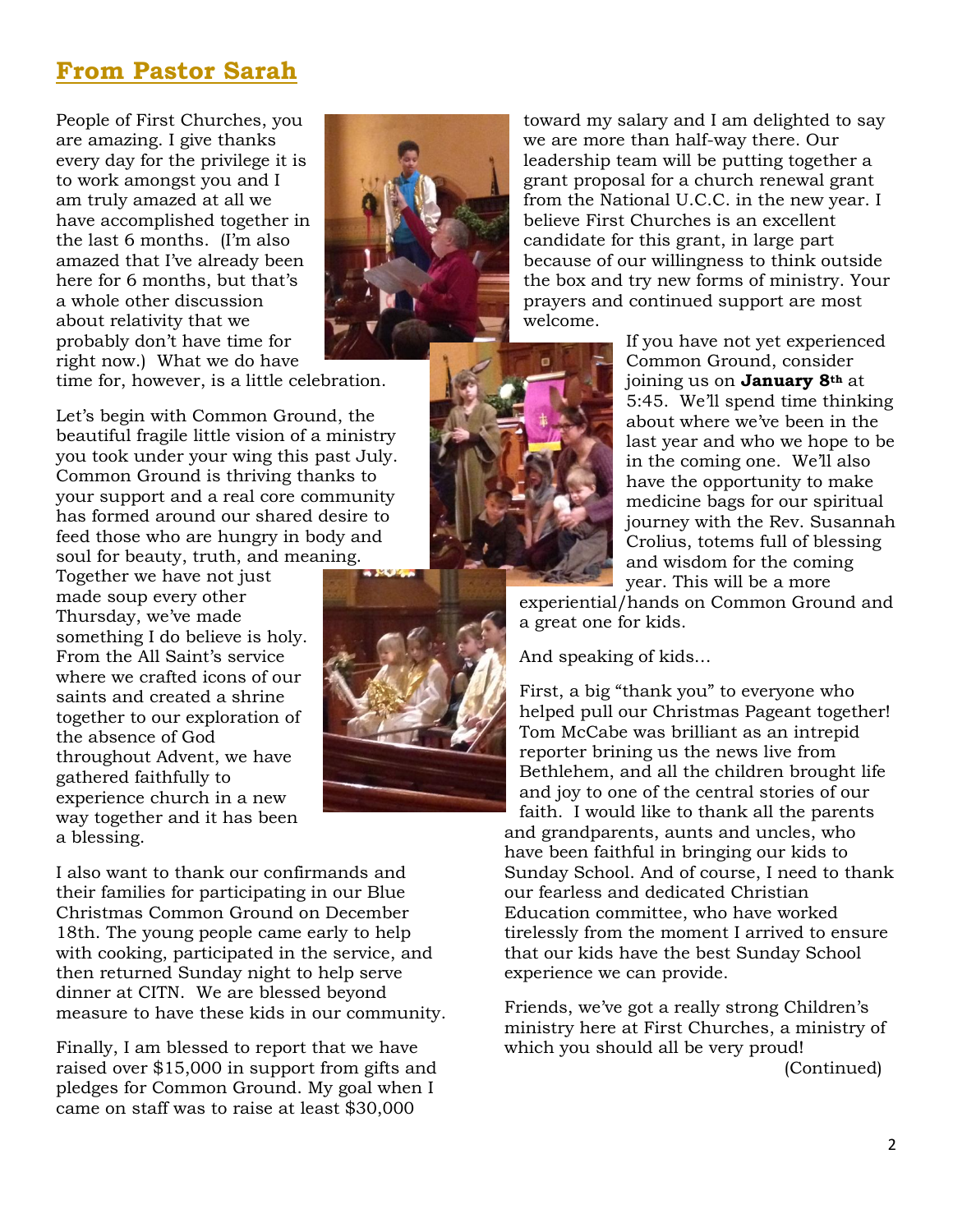#### **Looking ahead**:

Celeste is spearheading a second hour celebration for **3 Kings Day** on January 4th complete with a special presentation, snacks, and activities for children of all ages to enjoy.

We have a **Youth Group Lock-in** scheduled for January 16th at St. John's from 8:00 pm - 8:00am. Come gather with teens from

# **MISSIONS IN JANUARY**

#### **Collection for Syrian Refugees**

Edward's, St. John's, and Haydenville U.C.C., for a crazy night full of fun, food, and Spirit. We'll play games, enjoy pizza, watch movies, talk about the coming year, and have a great time.

Love and blessings be upon you all,

Pastor Sarah



Many people are not aware of the scale of the Syrian refuge crisis. Antonio Guterres, the Commissioner of the Office of the United Nations High Commission for Refugees, said this past summer that "the Syrian crisis has become the biggest humanitarian emergency of our era." There are more than 3 million Syrian refugees in five Middle Eastern countries and more than 6 million who are internally displaced.

We may not be able to end the crisis in Syria, but the First Churches congregation can help a great deal at collections the first 3 Sundays in January. Here are some suggestions:

- **Medical supplies:** back braces, crutches or walkers or other unused medical supplies that you may have on hand; over-the-counter meds like Tylenol, Aspirin, Diaper rash cream, Bengay, Bactine, Benadryl, and Pedialite powder packs.
- **Babies and infants**: formula and diapers are needed for babies; baby clothes (onesies, socks, caps, etc) and rattles and teething rings are desperately needed for children.
- **Clothing**: blankets, receiving blankets and outerwear are essential for those who will not have adequate heat and shelter to face the winter (new or gently used items, please).

The Board of Mission supports this vital collection and will have suitcases in the Narthex and the Sanctuary for the supplies and clothing that you bring. A Mission Moment will serve as a reminder on January 4th. Thank you for helping!!

#### **COT SHELTER MEALS**

Thank you to all of you who have volunteered for January 5. The next one will be February 2. People should contact Jenna Sellers if you would like to help contribute in any way. [Jennaesellers@gmail.com.](mailto:Jennaesellers@gmail.com)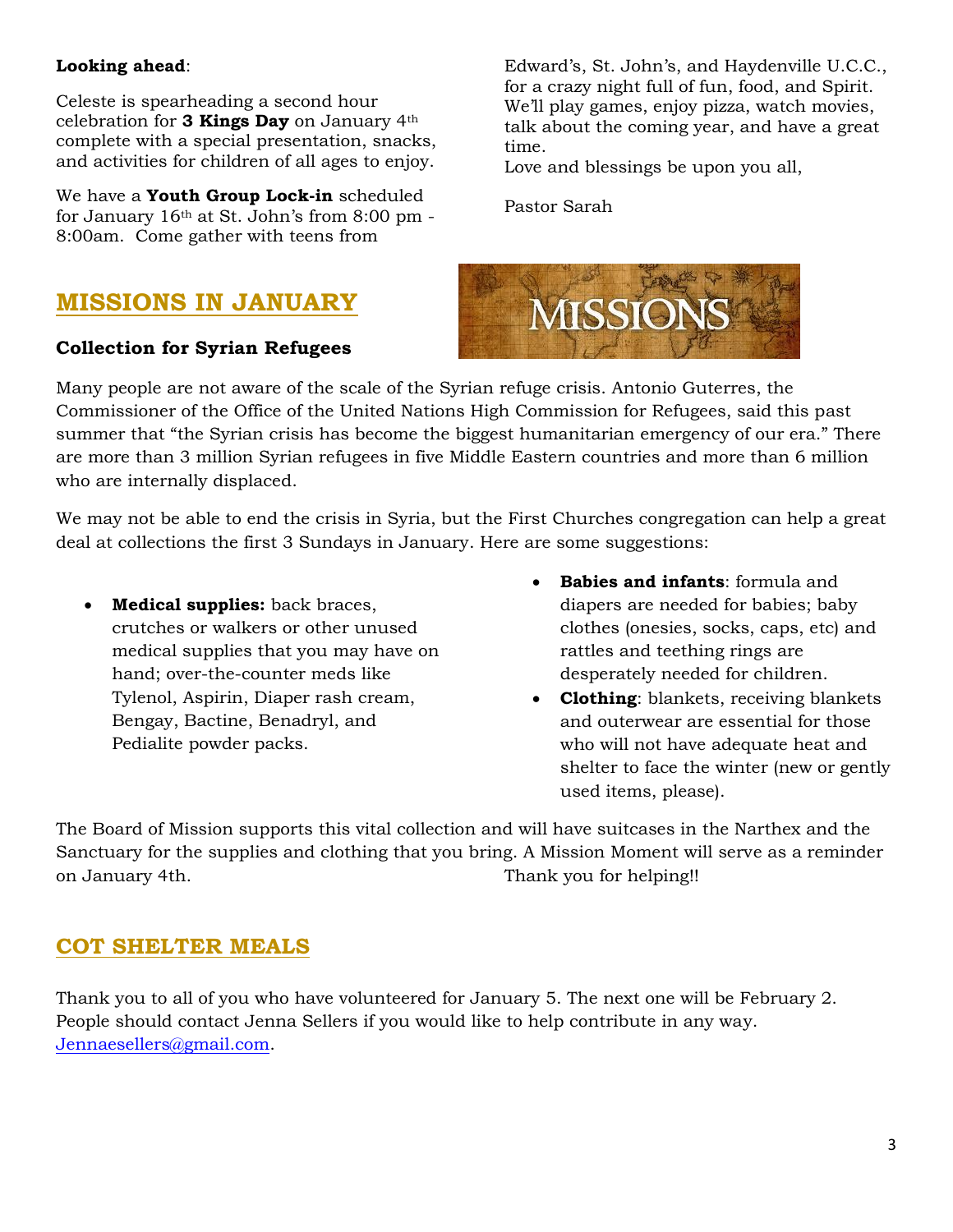# **Adult Education Page**

#### **Monday Noon Bible Study**

#### **A New Kind of Christianity: Ten Questions That Are Transforming the Faith**



Begin the New Year by reading Brian McLaren's thought provoking book along with the Monday Noon Bible Study. Beginning on Monday, January 12, we will be discussing each chapter. Books are available now at the church office or Second Hour for \$11 thanks to Broadside

books (pay what you can) and you may also get the Kindle version for under \$10. I will also post questions on the church website if you would like to follow along and write comments even if you cannot participate at Monday noon. Here is a quick review of Brian McLaren's book from Amazon:

"We are in the midst of a paradigm shift in the church. Not since the Reformation five centuries ago have so many Christians come together to ask whether the church is in sync with their deepest beliefs and commitments. These believers range from evangelicals to mainline Protestants to Catholics, and the person who best represents them is author and Pastor Brian McLaren.

In this much anticipated book, McLaren examines ten questions facing today's church—questions about how to articulate the faith itself, the nature of its authority, who God is, whether we have to understand Jesus through only an ancient Greco-Roman lens, what exactly the good news is that the gospel proclaims, how we understand the church and all its varieties, why we are so preoccupied with sex, how we should think of the future and people from other faiths, and the most intimidating question of all: what do we do next? Here you will find a provocative and enticing introduction to the Christian faith of tomorrow."

You can learn more about Brian McLaren at his website: [http://www.brianmclaren.net](http://www.brianmclaren.net/)

### **Upcoming Spiritual Growth Opportunities**

#### **Lenten House Church Groups** –

Weekly in Late February through March Reading Rob Bell's book: "What We Talk About When We Talk About God"

#### **Small Group Leader's Training**

An all-day Saturday training event to be held in late April or early May. Learn more about building groups, being a good facilitator, how to increase group spiritual depth, and more! Details and registration are coming soon!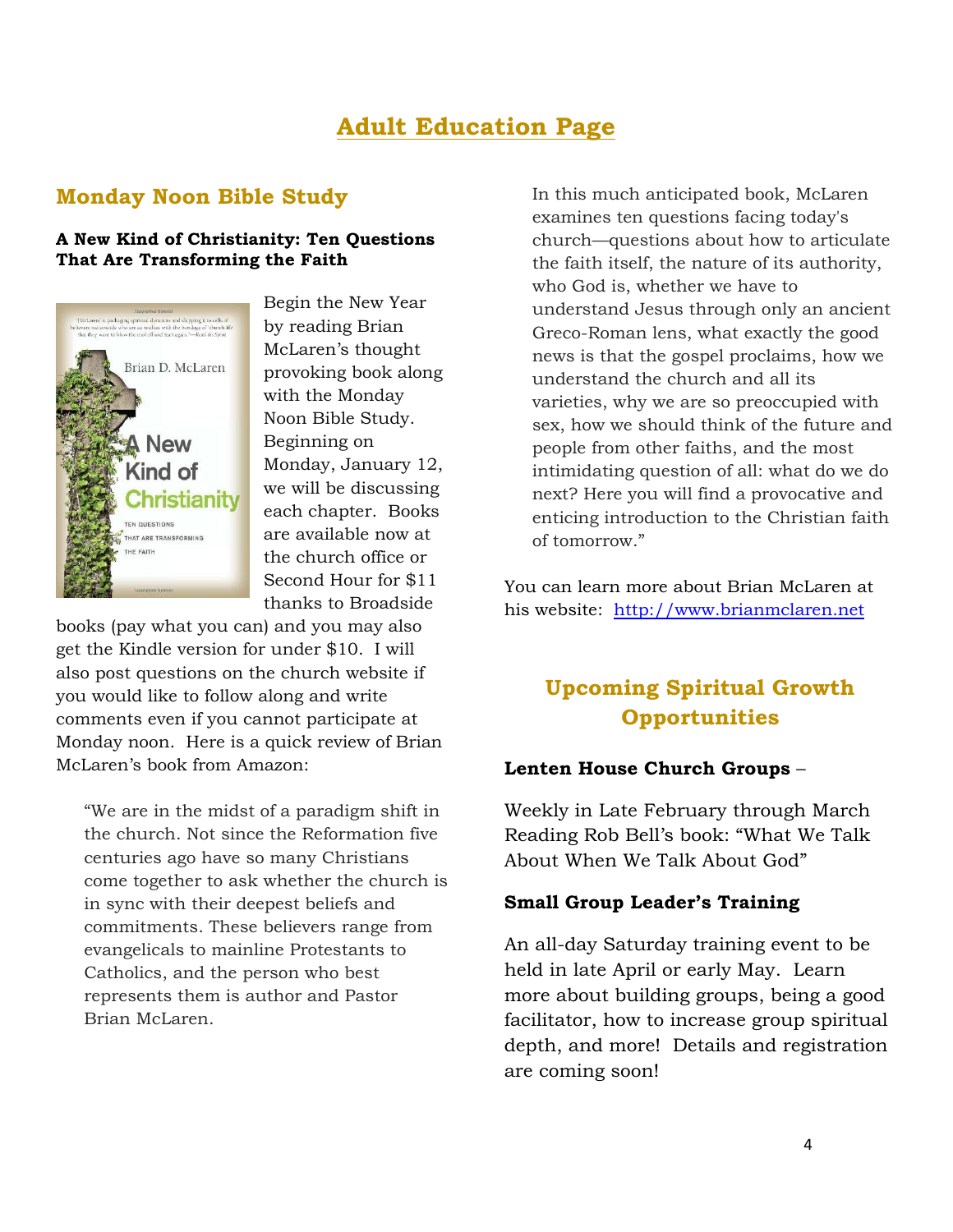# **Second Hour with Miguelson Charles**

Miguelson Charles, a graduate of the K-12 school operated by CONASPEH in Port-au-Prince, Haiti and currently a student at Quisqueya University in Haiti, will be speaking at Second Hour on *1/18/15*. David Entin and Pauline Bassett first met Miguelson in 2009, when he served as our interpreter at CONASPEH, and we have remained in close contact with him. Since the earthquake in 2010, First Churches has helped support his studies through the Miguelson Charles College Fund. Although Trinity College in Hartford awarded a full scholarship (\$50,000 per year) to Miguelson, the US government did not grant him a student visa, and he was unable to attend. Instead, he enrolled in Quisqueya University in Port-au-Prince, where he is in his 3d year, studying law. Miguelson would like an opportunity to meet everyone who provided spiritual and financial support for him over the years and update us about what is happening in Haiti today. Please join us.

#### **2015 PLEDGE ENVELOPES**

Pledge envelopes for January – December 2015 will be available at the next two coffee hours… January 4 and January 11. Sue

Stone or Peg Whitham will be set up at a table in Lyman Hall for the express purpose of making the pledge envelopes available to those who choose to fulfill their pledges in this



manner. Please contact Peg or Sue or call the office if you need to make other arrangements.

Peg Whitham and Sue Stone Financial Secretaries

# **Make \$ for our Church-Buying Groceries with Gift Cards!**

At all of our Coffee Hours, we sell Gift cards to Stop & Shop, Big Y and the River Valley Market. The stores sell us the cards at a 5% or 6% discount and that is how we make money for our congregation. If you spend \$100 per week at Stop & Shop, then \$5 of that goes to First Churches**. In one year, you would be giving an extra \$260 to church, without spending a dime.**

Please consider bringing your checkbook to church and purchasing gift cards. Look for us at a table in the back of Lyman Hall.

**Thank You,** Kim Gerould, Martha Jamieson and Carol Judd

#### **2014 TAX YEAR CHARITABLE DONATION DEADLINE**

January 11th is the deadline for making 2014 Tax Year Charitable Gifts to the church. If you were thinking of making a gift to the **Organ Fund**, a **Mission project**, or for **some other purpose close to your heart** and wish to take advantage of the tax deduction for 2014, please date the check prior to December 31, 2014 and turn it into the church or put it in the weekly plate collection by January 11th. Your Financial Secretaries will be preparing Tax Statements to be sent to you by the January 31 deadline.

**THANK YOU for being such a generous church family this past year!**

Sue Stone & Peg Whitham Financial Secretaries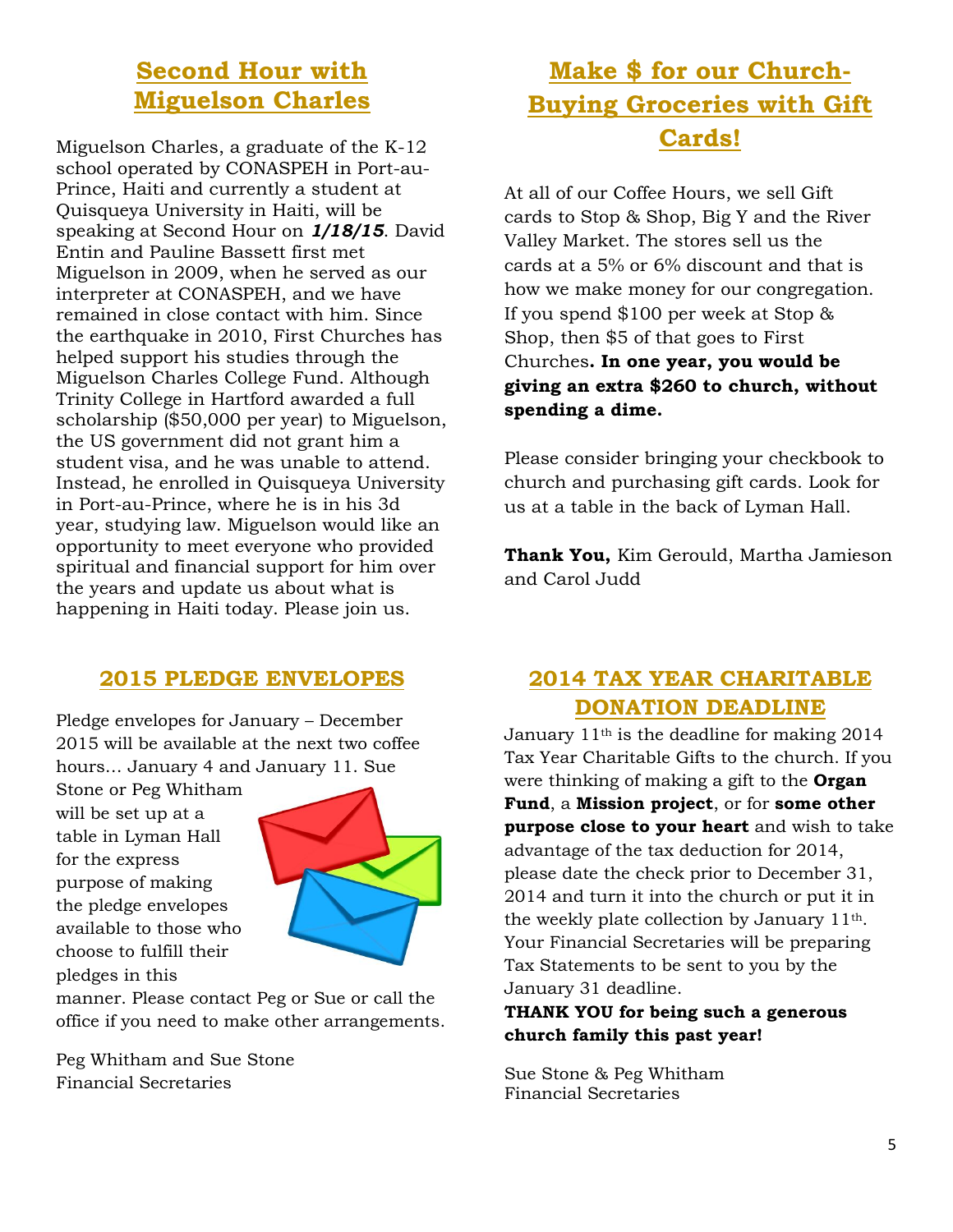# **Pastoral Goals for 2015**

When I read the First Churches' profile for the first time three years ago during my pastoral search process, the most important phrase that drew me was the desire to "be the church God calls us to be." This is my touchstone whenever I think of church goals. It is more than creating new programs, or setting attendance goals. In November, I did some journaling where the following four goals emerged. I had met with a group of pastors to speak about our strategies to help our congregations move forward into an uncertain future. We all expressed a level of frustration and anxiety about how the tried and true ways we learned in seminary were not working as we face rapid changes due to many factors-aging population shift in the nation and the church, less frequent church attendance due to fast paced life and multiple other options, the impact of social media, and a sense of disconnect between our congregation's self-perception and how the world sees us.

These four goals, shifts in our congregational culture, are my attempt to navigate these challenges. You will notice that each goal speaks to a specific culture shift that is important to the life of the church, and we are in process already. To be the church God calls us to be will require a culture that we create together that sustains us in the journey. These shifts are a framework for dialog, and I share them not to impose upon the church, but to guide our ongoing reflection on who we are and how we want to be together. The bold words are short hand phrases of the culture shift, words in italics are the action items to accomplish, followed by a brief description and a few questions.

*1)* **Nurture Leadership** – a) *Develop a culture that supports, nurtures, trains, empowers and raises leaders within the congregation who discern a call to do specific work. b) Streamline and clarify our administrative processes, committee structures and bylaws in ways that encourage participation and expand leadership.*

Without a network of leaders this will remain a pastor-centered ideal that runs out of gas when the pastors get tired. I have made nurturing mutual leadership the first cultural shift because we are in the midst of a big transition. As a newly growing church, there is more work to be done than there are people or energy to do it. New leadership is already emerging from new members, and we need to pay close attention to how we nurture and welcome this energy so it is not stifled. We also need to affirm and support existing longterm leaders I the midst of change and make sure our committee and governance processes are helping us get things done rather than hindering us.

*2)* **Continue Developing a "God is Still Speaking" Culture** – a) *Nourish a vital culture of prayer, ways of listening and discerning God's spirit among us, and have dialog on critical issues. b) Strengthen solid, inclusive and transparent ways of decision* 

*making so we mirror the open communion table in our community work at the decision making table. c) Expand small group and adult education program through training small group leaders and providing diverse opportunities for developing strong spiritual lives.*

*a)* The things we do in worship infuse all that we do together. The structure of worship includes gratitude and praise, confession and forgiveness, pledging of ourselves and our resources, learning from the Word of God, and praying together. As I listen to the congregation, strong corporate worship is becoming a strength, with both Sunday mornings and Thursday nights at Common Ground nourishing our souls. As the UCC keeps proclaiming, "God is Still Speaking." How will we bring the meaning and joy we are experiencing in worship into the whole life of the church-into our committee work, mission and justice, and congregational meetings? How can we do "worshipful work?" b) God often speaks to us through our dialog together. How can we build on the work we did with Margaret Keyser, where we continue to listen to one another and have good processes through which we create our goals and mission together? (Continued)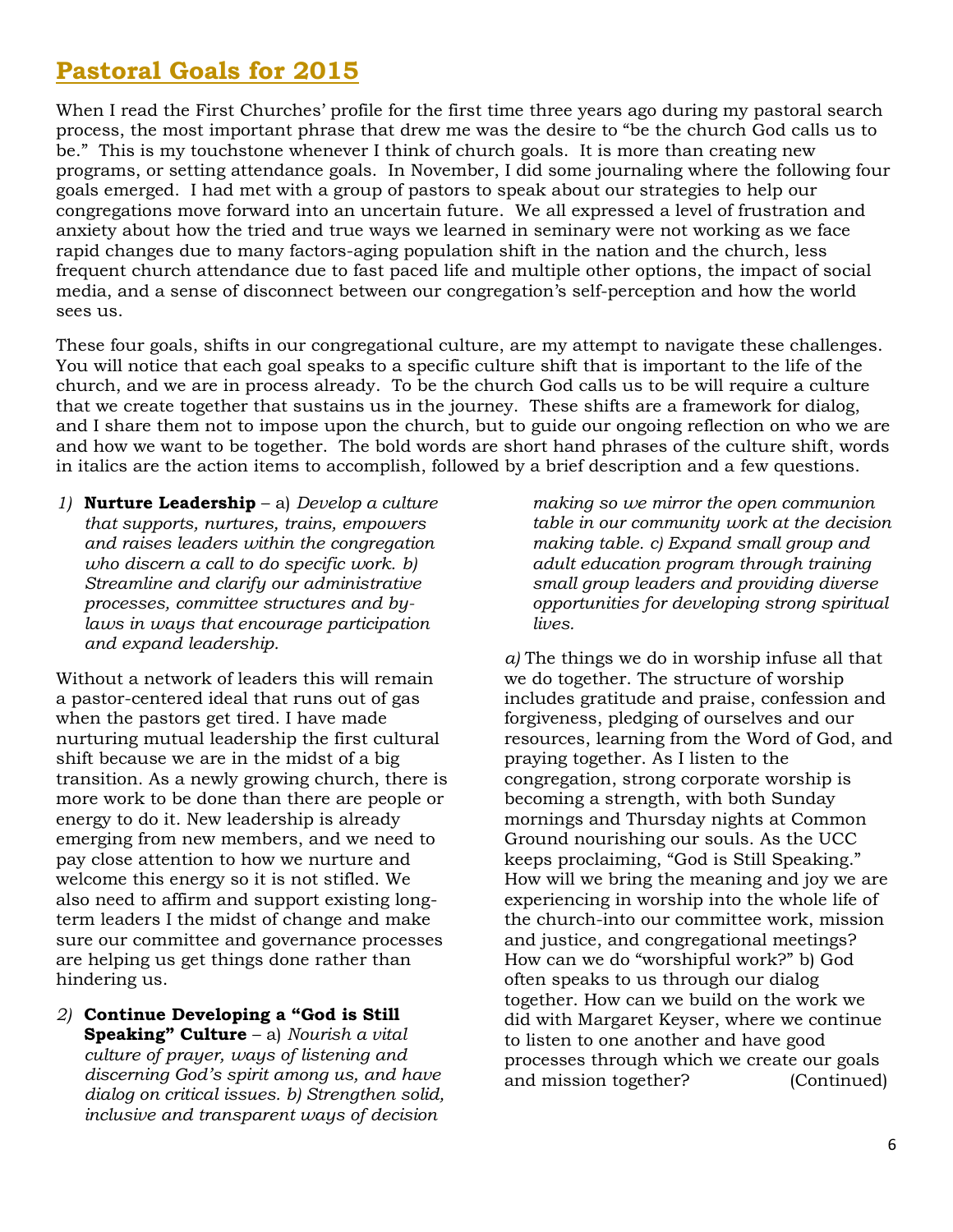c) Finally, small groups allow for more intimate spiritual development opportunities, and can feed the worship, mission and leadership of the church. **Strong disciples who are spiritually engaged make strong churches.**

**3) Being a Welcoming, Inclusive and Inviting Church** – a) *Create a permeable culture that welcomes visitors and gives a clear path into the life, community and work of the church. b) Nurture an emphasis on creating safe space for people who are often overlooked or marginalized, whether by race, sexual orientation, gender or physical ability, or who have been wounded or alienated by Christianity in the past. c) Make concrete our pledge to welcome "believers, questioners, and questioning believers."*

This shift nudges us beyond being a friendly church, towards radical hospitality, even to strangers. It is a move to find the balance between fellowship, which takes care of those on the inside, and hospitality to strangers, which reaches beyond ourselves. This requires a move beyond being "open and affirming" to people walk through our doors, towards being invitational beyond our walls, to spread the work of our community.

**4) Reaching out in compassion, justice and peace beyond ourselves**. *Create and carry out vital ministries of compassion, advocacy, justice and peace in our community and world.*

These ministries may concretely help support people locally, such as meals at the cot shelter or the CROP Walk, or may address social injustice and public policy, such as advocating on issues of immigration and climate change. This is last in the list, even though it is a high priority and a big part of our identity as a progressive church. But I feel strongly that our mission will be stronger and more grounded if we pay close attention to the first three aspects of our culture. The church has often become another place of busy activity, charging ahead with various mission activities without developing leadership, prayerfully reflective structures, and welcoming a greater diversity. First Churches has had a strong sense mission in the community, but like many congregations we keep trying to do the same things with fewer people. We may have to say "no" to some things so we have the energy to do our mission work well. Focusing the next year on building our internal infrastructure as a congregation will create long-term benefits that will enhance our missional work.



We made it through another successful Advent season here at First Churches. We, the staff, try our best to express our gratitude and appreciation for all of you on a daily/weekly basis and not just around Christmas. You all are what make this job fun and worth coming to everyday. It is a community of people that support each other, and your staff. You all work so hard every day to make this church what it is, and we wish to say thank you for offering us a wonderful Christmas surprise. It is overwhelmingly generous of all of you. **THANK YOU ALL!**

The church is integral to the history of Northampton and modern Christianity. You all are the stewards that bring that legacy to life. You make up the community. This will not be the first or last time we say it, but you make coming to work a joy. It is an honor to serve as your Church Administrator, Minister of Music, Sexton and Pastors. Thank you very much for recognizing the staff and all our hard work this year. It is not easy to keep up with this huge building, or the many groups that use the space, or a growing ministry, all while maintaining existing relationships. The staff at First Churches thanks you, you are the reason we come in everyday and try to mirror all your hard work. We appreciate every one of you and are excited to see what another year at First Churches will bring! Thank you for letting us grow with you.

Vanessa, Dana, Ernie, Pastors Todd and Sarah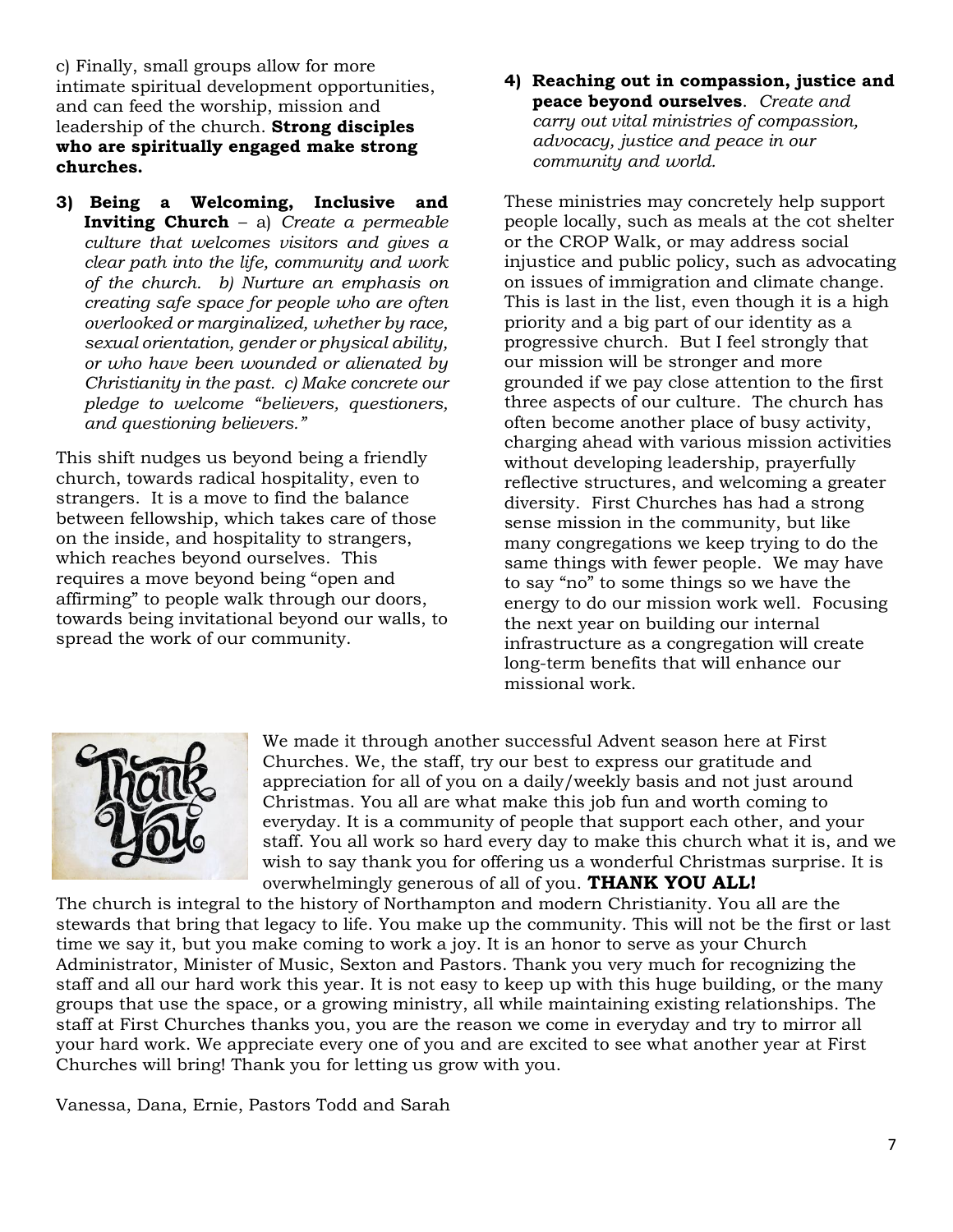# **Cathedral in the Night - Sunday, January 18th (MLK Weekend)**

First Churches is gearing up to fulfill our commitment to prepare and serve an entire meal to the congregation of 80 - 100 people who attend Cathedral in the Night Sunday

evening worship services outside of our church each Sunday night. We are part of an ecumenical effort to prepare and serve these meals, and have committed to do so on four separate Sundays during the new year. This effort is certainly church wide...please pause to consider the number of people who through First Churches,

contributed to this effort last year, individuals we would like to recognize with sincere GRATITUDE, whose efforts not only ENCOURAGE us, but INSPIRE us to continue with the task.

orship and food he radical tradition of Jesus  $5_{pm}$ sunday All are welcome!

Thank you faithful volunteers!! whose names are: Dana Pasquale, Barbara parsons, Carol Murphy, Harriet Wilson, Pauline Basset and Lan Katz, Mary Ramos, George and Cindy

> Naughton, Marion Van Arsdell, Stacey Martin, Merrilyn Holcomb, Donna, Andre, Robbie, Pablo, and Ian Juarez and their friend Xavier, Judy Sherman and Lise Gray, Doryne Pederzani-Dineen, Sandie Pirrello and Dori McCracken, Becky Lockwood and family, Leslie Skantz-Hodgson, Ann Rasmussen, Marti Catuogno, Ginny Wahl, Angie Montalvo-Green, Carol, Ned, and Laura Judd, Heather Williams, Sue Stone, Rosa

Ramos, Sarah Buteux, Andrea Stanley, Linda Roghar, Drue Johnson, Denise Karuth, Marion Judd, Lisa Thwing, Wendy Williams, Anna Murphy, and Brittany Murphy-Williams, Oonagh Doherty, Jenna Sellers, Martha and Tom Jamieson, and Merrilyn Giles.

And so we begin anew! On Martin Luther King weekend, **SUNDAY JANUARY 18**, we shall be collecting donations of food, and offers of help to serve it. Please let us know if you can provide or assist with any of the following:

- **8 - 10** people to cook a main dish
- **2 - 3** people for a total of 6 dozen hard boiled eggs

**3 - 4** people for a total of 8 dozen sandwiches (they need to be non-perishable: bologna, ham, smoked turkey, cheese and peanut butter and jelly

**13** people to serve and clean up

**1-2** food couriers to pick up food at cooks' home and deliver to church by 5:15 p.m.

~~~~~~~

If available, or if you have questions, please contact: Judy Sherman @  $(413)$ -533-5655 or jhs12@comcast.net Carol Judd @ (413)-530-1723

~~~~~~~~~~~~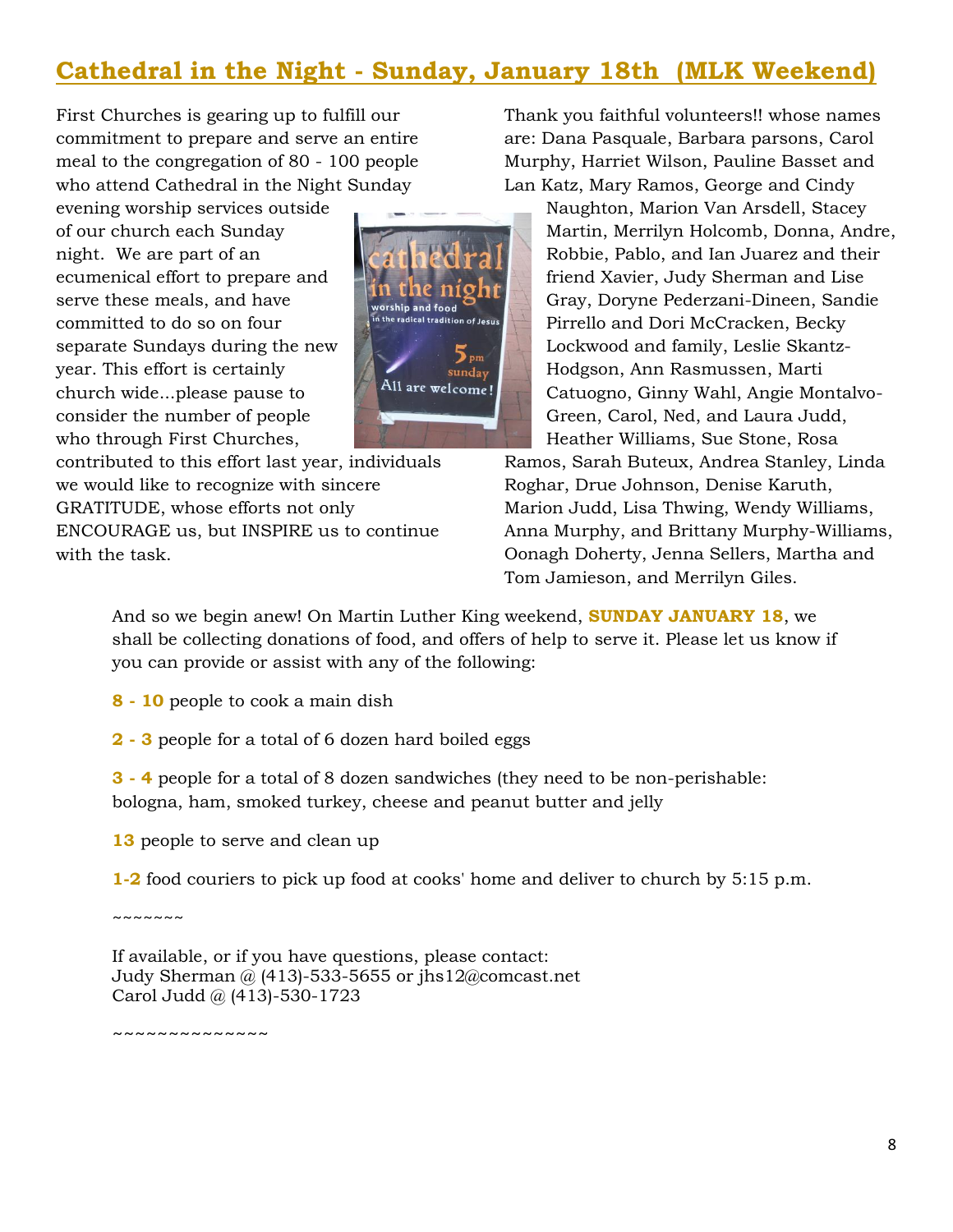#### **Excerpts from Dana's Organ Presentation**

First of all, I'd just like to say how grateful I am to have the opportunity to play such a beautiful instrument. When I came here with the First Baptist Church in 1988 and first sat down at the console, it was an overwhelming experience. I felt that it was somewhat like sitting at the controls of a huge jet-liner, but, under Janet's expert guidance, I soon came to feel at home.

The work that is needed on the organ has to do with the releathering of the wind reservoirs. The organ has a large wind distribution system that begins with the blowers located in our basement. The wind generated there is then distributed throughout the organ to the pipes behind the casework using almost a dozen wind reservoirs or bellows units. Of these nearly 12

reservoirs only three have not been restored.

The deterioration of the reservoirs is due simply to time and other natural causes—since leather is a perishable material. I first became aware that there

was a problem last December 23 as I was practicing for the coming Christmas Eve service. Suddenly there was a very loud noise in the sanctuary. I thought it might be coming from either the furnace or a truck on the street—it was quite an impressive sound—and hopefully not from the organ! But when I turned the organ off, the noise stopped—which was not a good sign! Bill Czelusniak and his trusty crew arrived shortly after my somewhat frantic call to them and were able to patch things together in time for Christmas! They have had to make two more calls during this past year to deal with the same issue and have basically been duct-taping the reservoir covers back together each time. Their work has reminded me of the techniques MacGyver used on the television show that I used to watch with my teen-age boys!

We are now at the point where we can no longer rely on these kinds of repairs. As Bill put it in his letter to me, "The releathering work needed now is important and somewhat urgent, in the best interests of the instrument, its musical output, and its continued reliable service to the congregation." The details of Czelusniak et Dugal's proposal will be presented to you by the

Trustees.

I would just like to close with a few historical items about the organ that are of particular interest to me. The organ was built by E. M. Skinner & Son of Methuen, MA, in 1936. It

is known as the Sydenham Parsons memorial organ and was a gift to the congregation from Arthur Curtiss James and his wife Harriet Parsons James. Mrs. James was the daughter of Sydenham Parsons and had grown up in this church.

Arthur Curtiss James, who was born in 1867, was a speculator in copper mines and railroads. By the 1920's he was one of the wealthiest men in America. He was a member of the class of 1889 at Amherst College, and in 1890 he married Harriet Parsons. Mr. and Mrs. James had homes in Newport, in Switzerland and in New York City. Their New York home contained a pipe organ that had been built by Ernest Skinner, and it seems likely that Mr. James and Skinner became friends.

(Continued..)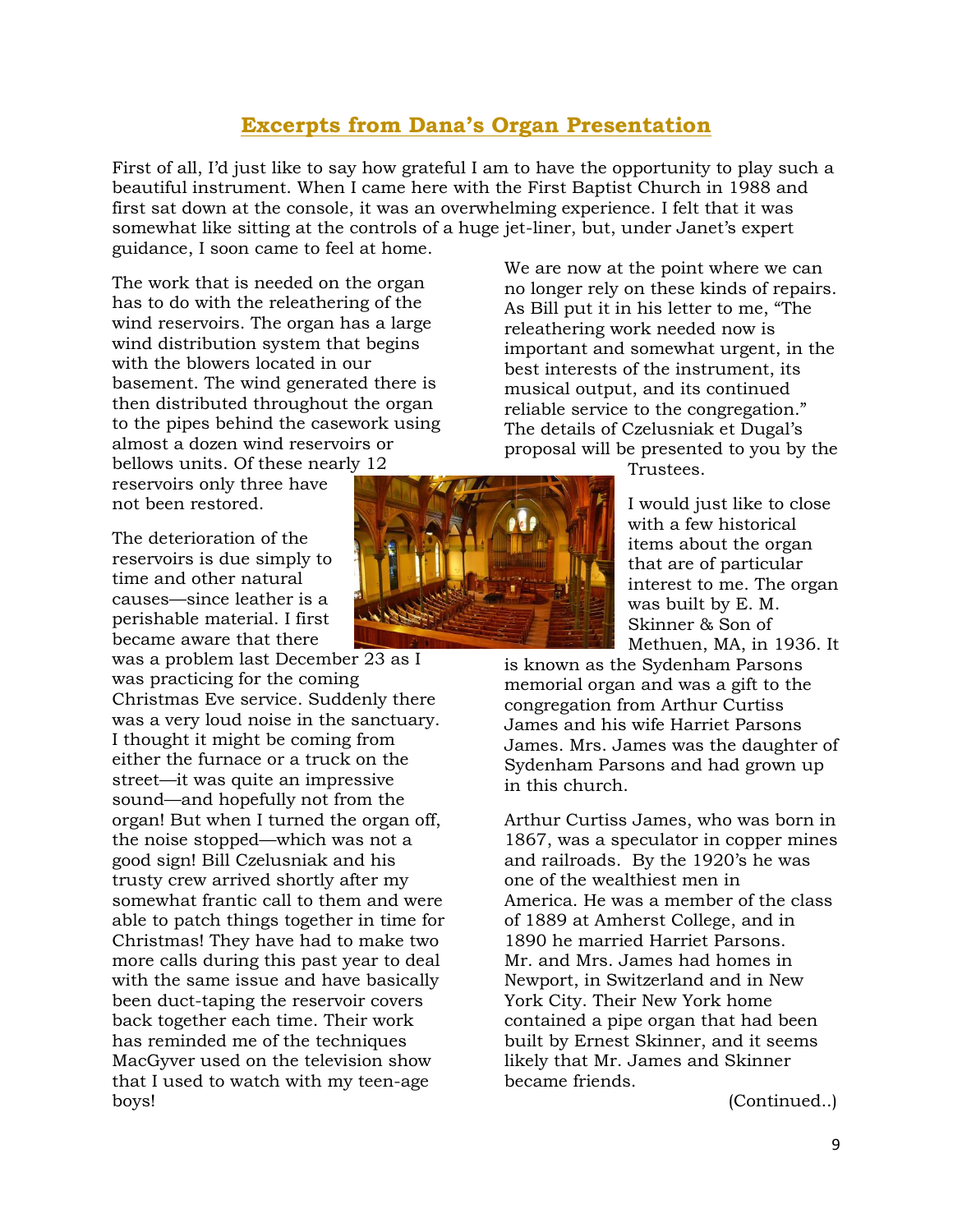Ernest Skinner fell on hard times as the Depression hit America, and he was forced out of the organ building company he had built up over the years. He and his son then went out on their own and made their headquarters in Methuen. The organ in this church was their first major project, and Bill thinks it likely that Mr. James wanted

to help his friend and therefore gave him this commission. The dedicatory recital here was played by Virgil Fox who was then a young organist just beginning his celebrated career. Our organ has a wonderful history and contributes a great deal to the beauty of

our sanctuary and to the services held here.

Thank you so much for your careful consideration of the decision that is before us today. I know that there are many pressing issues facing our church, and I am grateful that you all care enough about our organ to be here this morning.

# **Francis Crowe's Pre-Book Launch**

NORTHAMPTON, Massachusetts—*Finding My Radical Soul,* memoir of longtime antiwar and antinuclear advocate Frances Crowe of 3 Langworthy Road, will debut from 2-4 Sunday, January 4, at a reception in Lyman Hall, First Churches, 129 Main Street. Weather date is 2-4 pm Sunday, January 11. The reception is open to the public, and a limited number of copies of the memoir will be available for purchase. When the limit has been exceeded, Haley's will refer potential buyers to Broadside, Odyssey, and the Solar Store in Greenfield OR take orders in order to deliver books within three weeks to those ordering.

The author will read from her memoir during the reception and talk about how the book emerged. She will autograph copies of her book for sponsors, donors, and those who acquire the book at the reception.

Crowe, who celebrated her ninety-fifth birthday in March, 2014, produced the 304-page memoir during the past three years. She consulted calendars, photo albums, area college and newspaper archives, and family members and associates to compile the book, published by Haley's of Athol, Massachusetts. *Finding My Radical Soul* includes some hundred photos tracing Crowe's life from her earliest days to the present.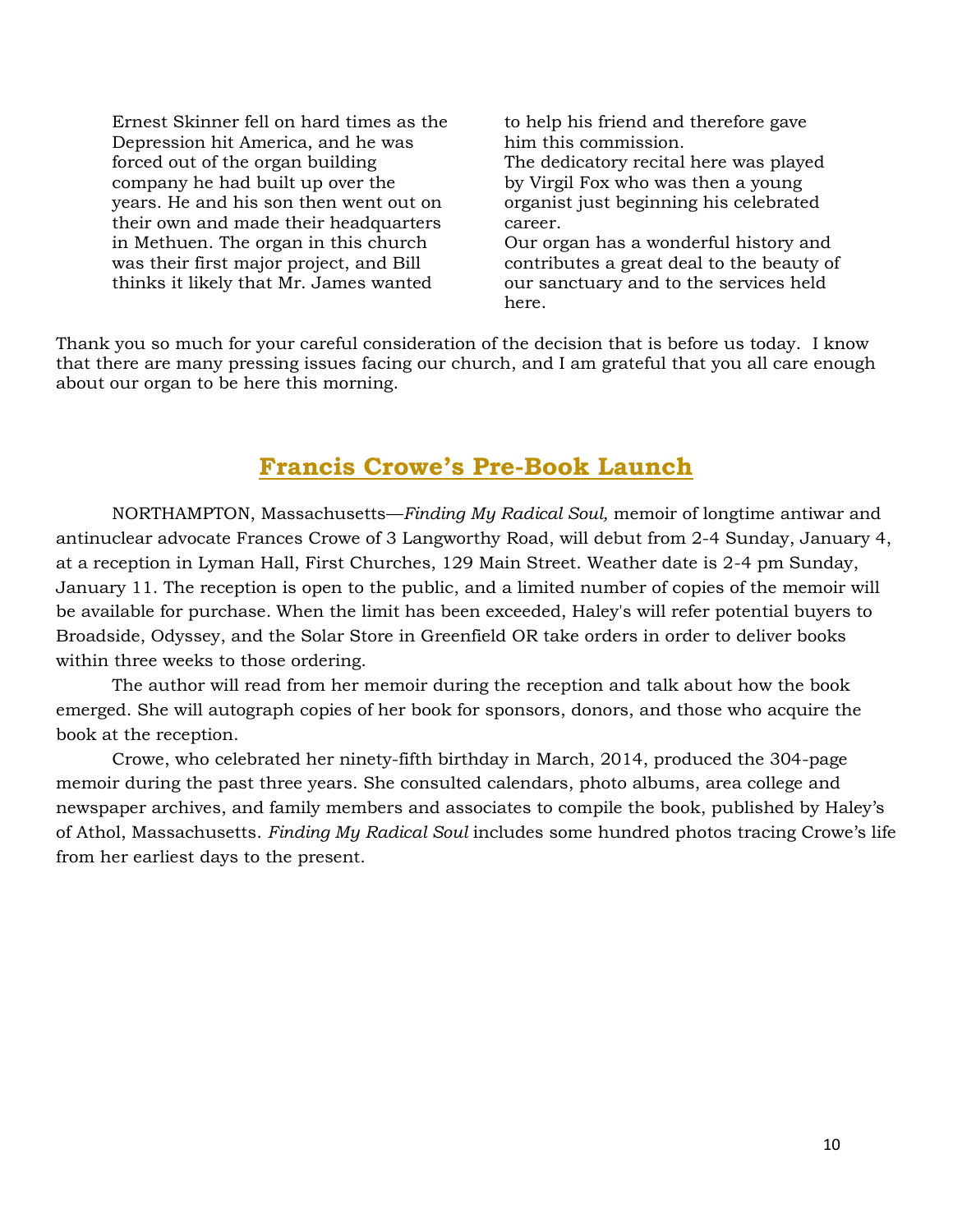# **Christmas Poinsettias**

The Riddle Family **Edith Taylor** 

Connie Baugh & Carolyn Benson Mary Ellen & Arthur Harvey

Annaleigh & Carter Massey Their Grandmother Sue

Marion Van Arsdell Jean Bartlett Sandy Hoover **Her Family** 

#### Given By: **In Loving Memory Of:**

Keirnan & Carol Murphy **Example 2** Doris Blevins, Betty Reed & KathySurette

Elaine Wert **Her son Brian Wert and her parents**, Bob and Louise Ball

Bette Barto Dr. Joe Todd Clayton

Laura Judd Helen E. & Edgar R. Judd, Ruth & Muriel McCarthy

Peg & Chuck Whitham Arlene Whitham & Helen Terlikoski

Dana Pasquale Bernard & Evelyth Worsech and Anthony Pasquale

Virginia Wahl **Wahl Communist Communist Communist** Her Grandparents, Al & Milly Wahl and Mildred & Lester Gregory, Ann Turomsha, Nancy Wyllie, Rose Villa

> Gladys & John Benson, and Charlotte Baugh & Phyllis Shegan

Marion VanArsdell Clark & Virginia Blackburn

Marcia Kennick Nancy Kennick

Betty McKown Ken McKown

Barbara Parsons Norm, Helen, Bill, Bea & Dot

Sue Massey's Family Sue Massey & all who are separated from their family at the Holidays

#### **Given By: In Honor of:**

Betty Barto **Her sister**, Helen Harris Clayton